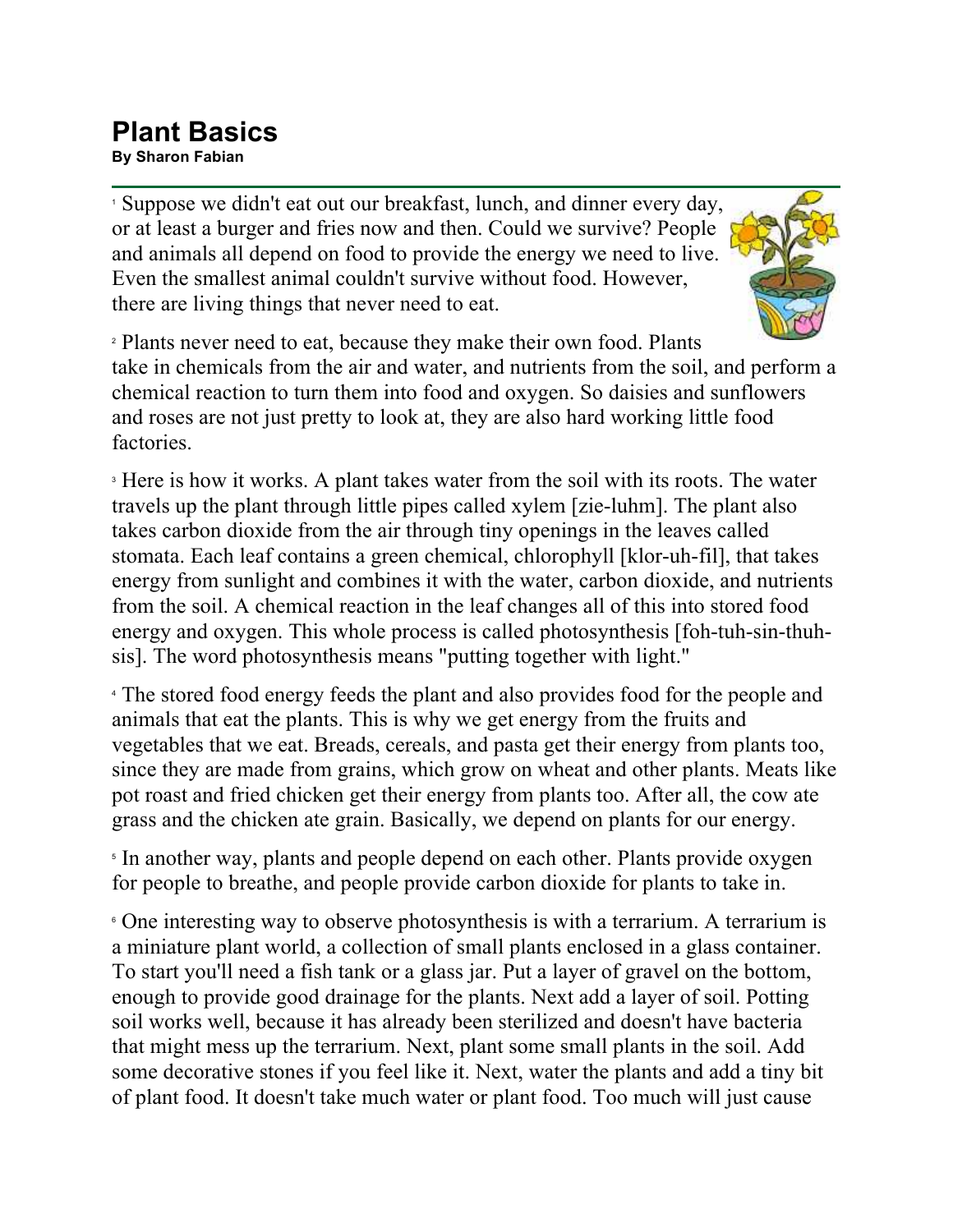problems. Then cover the top of the terrarium and place it in indirect sunlight. The water will recycle inside the terrarium, so you will rarely need to water it. If it does get too dry, add a tad more water. If the glass gets foggy, it's too wet, so take the cover off for a little while. The plants should live well in your terrarium for a long time, and you can watch photosynthesis at work.

<sup>7</sup> Students have created all kids of experiments to see just how much water, air, nutrients, and sunlight a plant needs. Look at some of these science fair project ideas.

*Do plants grow better under sunlight or a light bulb? How do worms in the soil affect plant growth? Which works better -- tap water, rainwater, or bottled water? Which brand of plant food works best? Will a plant grow upside down?*

<sup>8</sup> Plants are amazing. They can survive without ever eating a bite.

Copyright © 2012 edHelper